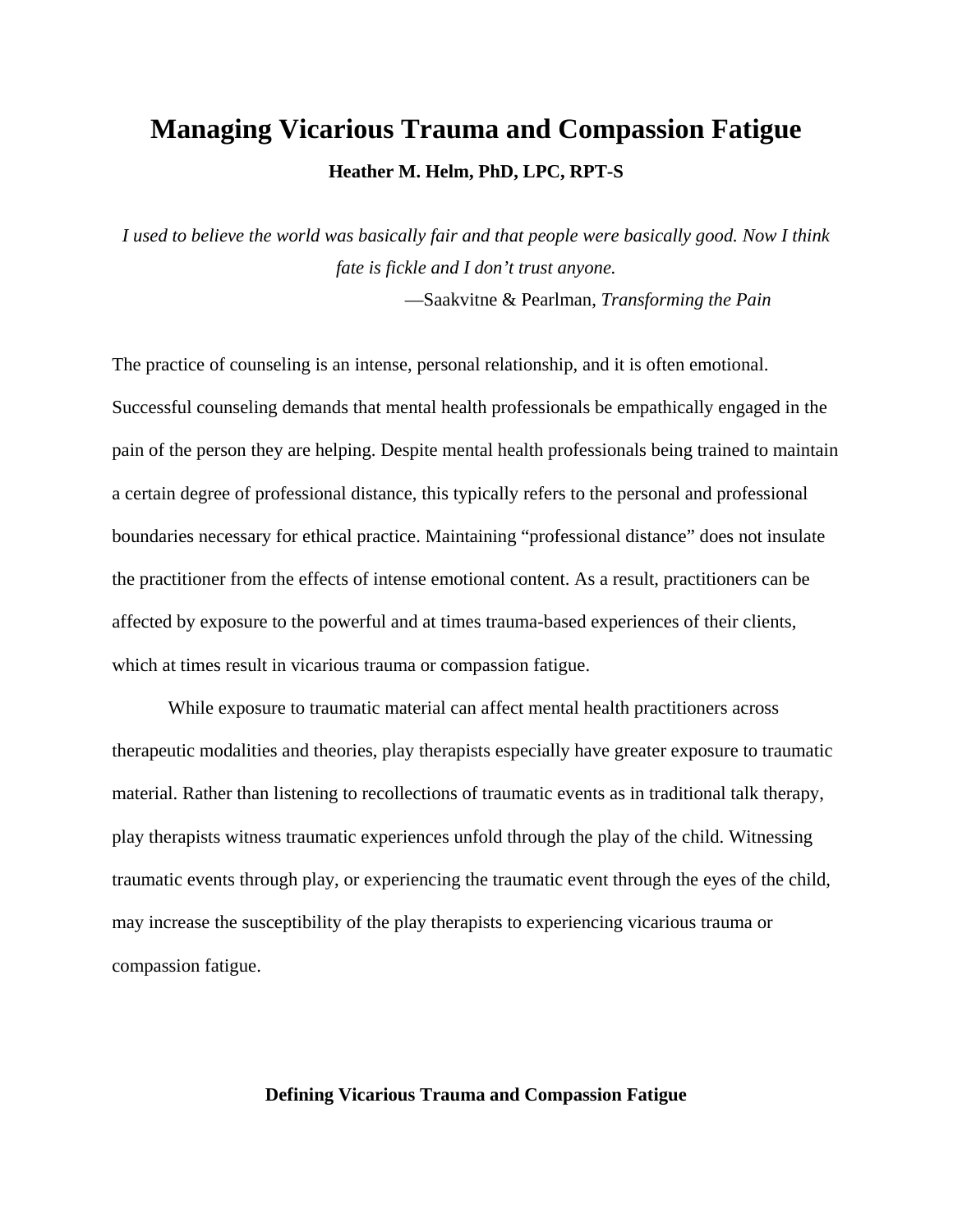Vicarious trauma and compassion fatigue are unique phenomena, though they are terms that are often used interchangeably. Vicarious trauma is defined as "a transformation of the helper's inner experience, resulting from empathic engagement with clients' trauma material" (Saakvitne & Pearlman, 1996, p. 40). When therapists experience vicarious traumas, their inner experiences and their views of the world are affected. Though one client story can elicit traumatic responses in a therapist, repeated exposure to traumatic material across time and across clients can lead to vicarious traumatization. Compassion fatigue is defined by the specific behaviors and emotions exhibited by therapists in response to a client's traumatic content. Specifically, compassion fatigue consists of the manifestation of post-traumatic stress disorder (PTSD) symptoms in the therapist. The primary difference between PTSD and compassion fatigue is the experience of the traumatic event. The therapist experiences the event second hand (listening to or witnessing the experience, as in play therapy) rather than directly. Unlike vicarious trauma, compassion fatigue can occur from work with a single client (Figley, 1995). While a complete discussion of both compassion fatigue and vicarious trauma are outside the focus of this article, it is important to understand the distinction between the two. A more detailed description of vicarious trauma is the focus of the remainder of this article.

#### **Constructivist Self-Development Theory**

The concept of vicarious traumatization is based on the constructivist self-development theory (CSDT) (Saakvitne & Pearlman, 1996). Understanding the concept of CSDT can assist the practitioner in identifying the experience and manifestation of vicarious trauma. CSDT describes how exposure to traumatic material affects the self; in this case, the self of the therapist. CSDT asserts that individuals construct their realities based on their perceptions and schemas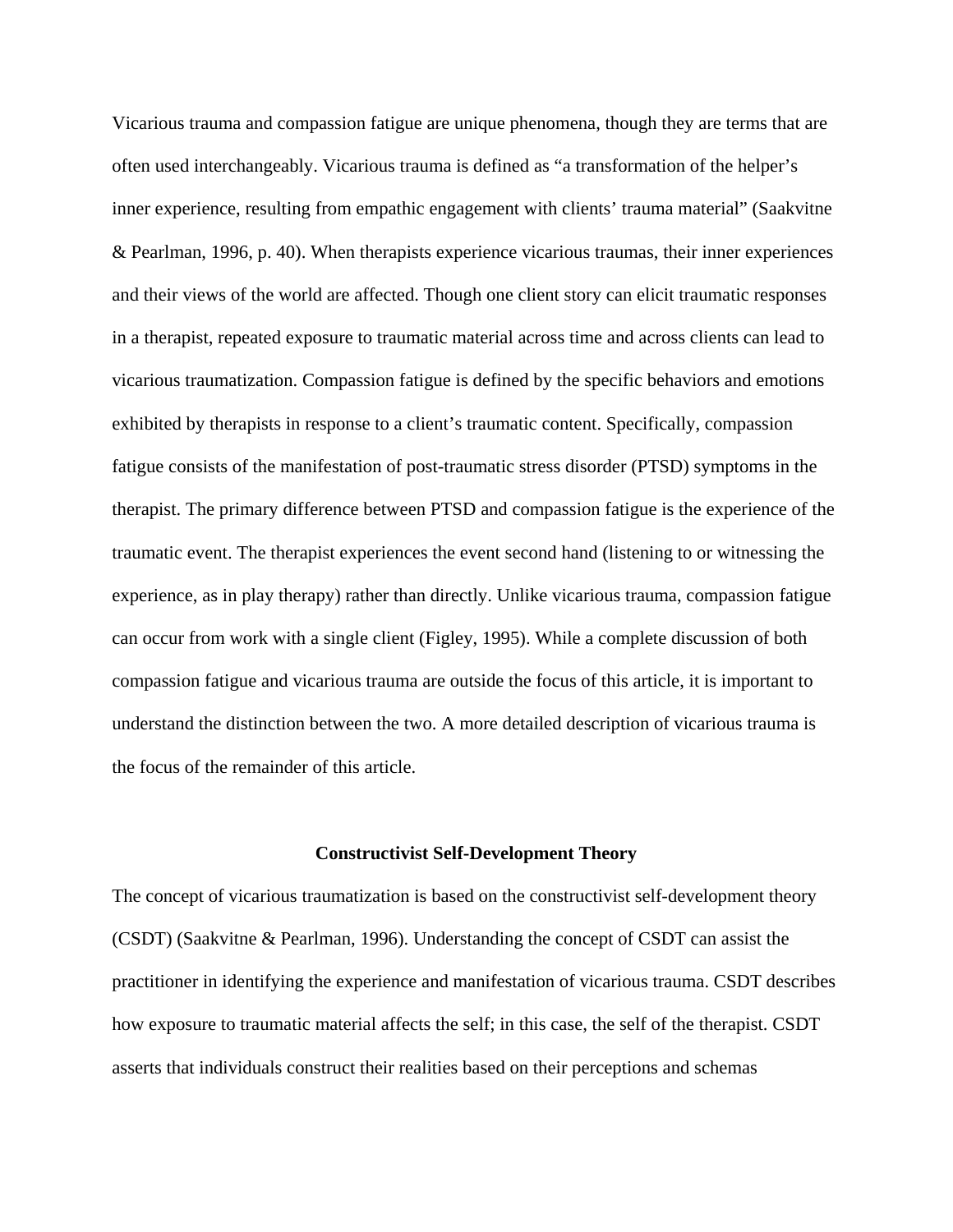(Trippany, White Kress, & Wilcoxon, 2004). In this context, therapists cope with traumatic material based on their current circumstances and their early experiences (Saakvitne & Pearlman, 1996); specifically, their interpersonal, intrapsychic, familial, cultural, and social experiences. Through the CSDT lens, symptoms resulting from traumatic events are seen as adaptations to the events. When individuals are exposed to events that do not fit within their current perceptions of reality, irrational or distorted beliefs protect the individuals and their meaning system from the harm caused by the trauma. From the perspective of this theory, vicarious traumatic responses are adaptive responses to hearing clients describe their traumatic experiences. For example, a therapist who works with rape victims may begin to see the world as an unsafe place. By maintaining this assumption, the therapist can engage in behaviors and feelings consistent with an unsafe world in an attempt to protect herself from harm.

CDST also asserts that the changes in the therapist's belief system and cognitive schemas, while adaptive, are both pervasive and cumulative (Trippany et al., 2004). Changes are pervasive in that they have the potential to touch nearly every aspect of a therapist's life, and cumulative in that each encounter with a traumatized client reinforces beliefs and schemas. According to this theory, there are five components of self, each of which can be potentially affected by exposure to traumatic material. The five components are frame of reference; selfcapacities; ego resources; psychological needs and cognitive schemas; and memory and perception (Saakvitne & Pearlman, 1996).

An individual's frame of reference includes his/her sense of identity and his/her views of self, the world, and relationships. Self-capacities refer to an individual's ability to manage strong emotions and feel worthy of loving and being loved. A person possessing ego resources has the capacity for empathy and self-awareness. The person with ego resources has good interpersonal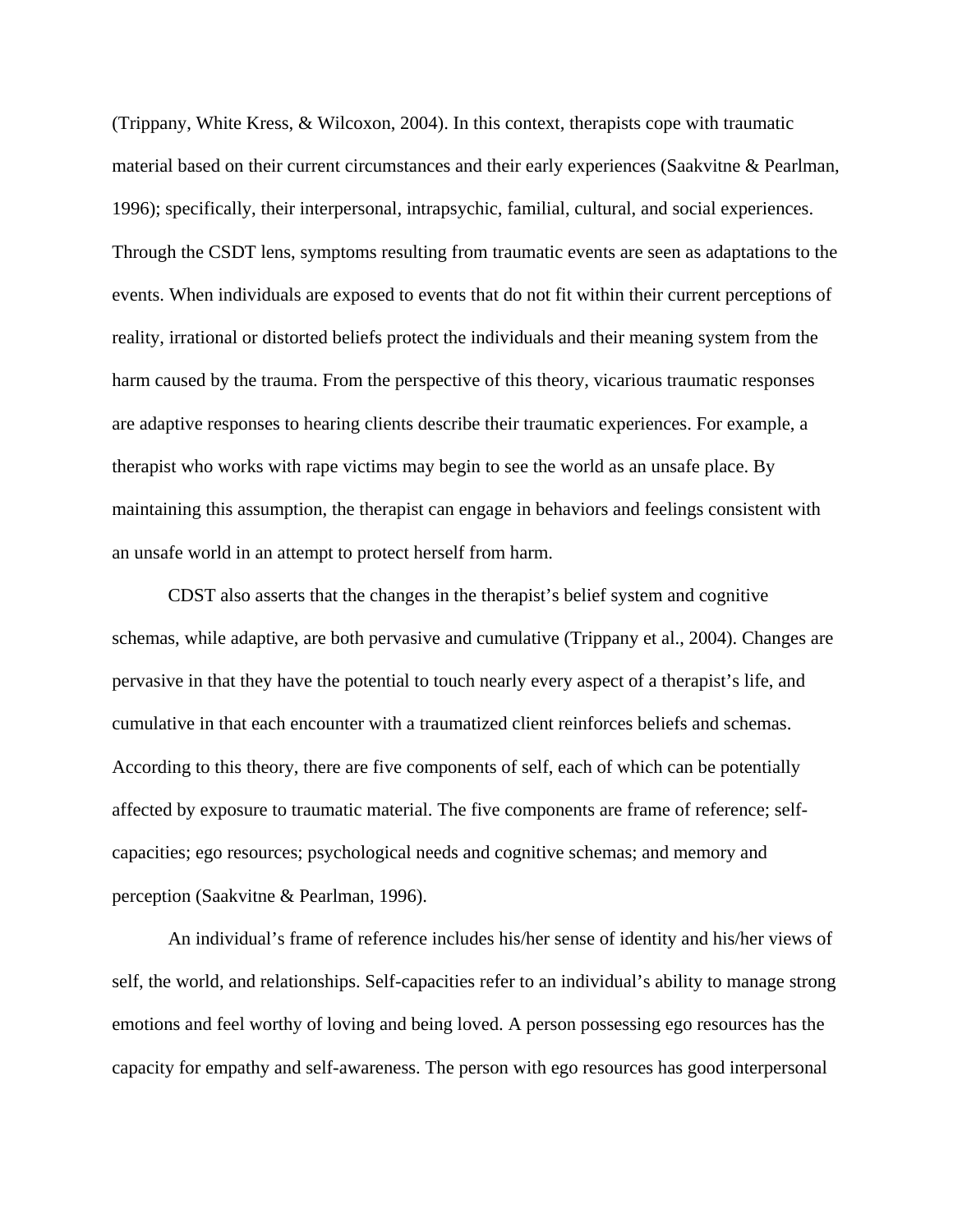skills and maintains good personal boundaries. Psychological needs and cognitive schemas are an individual's personal needs for safety, esteem, trust, control, and intimacy. The cognitive schemas around these needs are reflected in an individual's belief about self and others. Finally, memory and perception are often affected by a traumatic event. Memories can become fragmented and disjointed, or recalled without emotion. It is within these components of CDST that vicarious traumatic reactions occur.

#### **Symptoms of Vicarious Trauma**

While the symptoms of vicarious trauma can differ according to the individual's life experiences and perceptions about the traumatic event, there are several common signs and symptoms of vicarious trauma that often occur in the mental health practitioner. The dimensions of symptoms are across emotion, cognitive, physical, and behavioral realms (Morrissette, 2004; Saakvitne & Pearlman, 1996). Mental health practitioners who are experiencing the emotional symptoms of vicarious trauma often feel overwhelmed, anxious, unable to experience pleasure, emotional numbness, despair, resentment, and emotional exhaustion, and are flooded by personal reminders of their own trauma. Based on the cognitive domain, they may think they are unworthy of love or that they are currently unloved. They may question the right to be alive and happy while experiencing self-loathing. This could affect their ability to make decisions or trust others. Finally, they are often cynical about people and about the world, and experience intrusive imagery. Other types of imagery experienced by those with vicarious traumatization are visual, auditory, sensory, and olfactory. Overall, they feel unsafe and therefore withdraw socially and from those they love. They may demonstrate moments of intense rage, crying, and intolerance,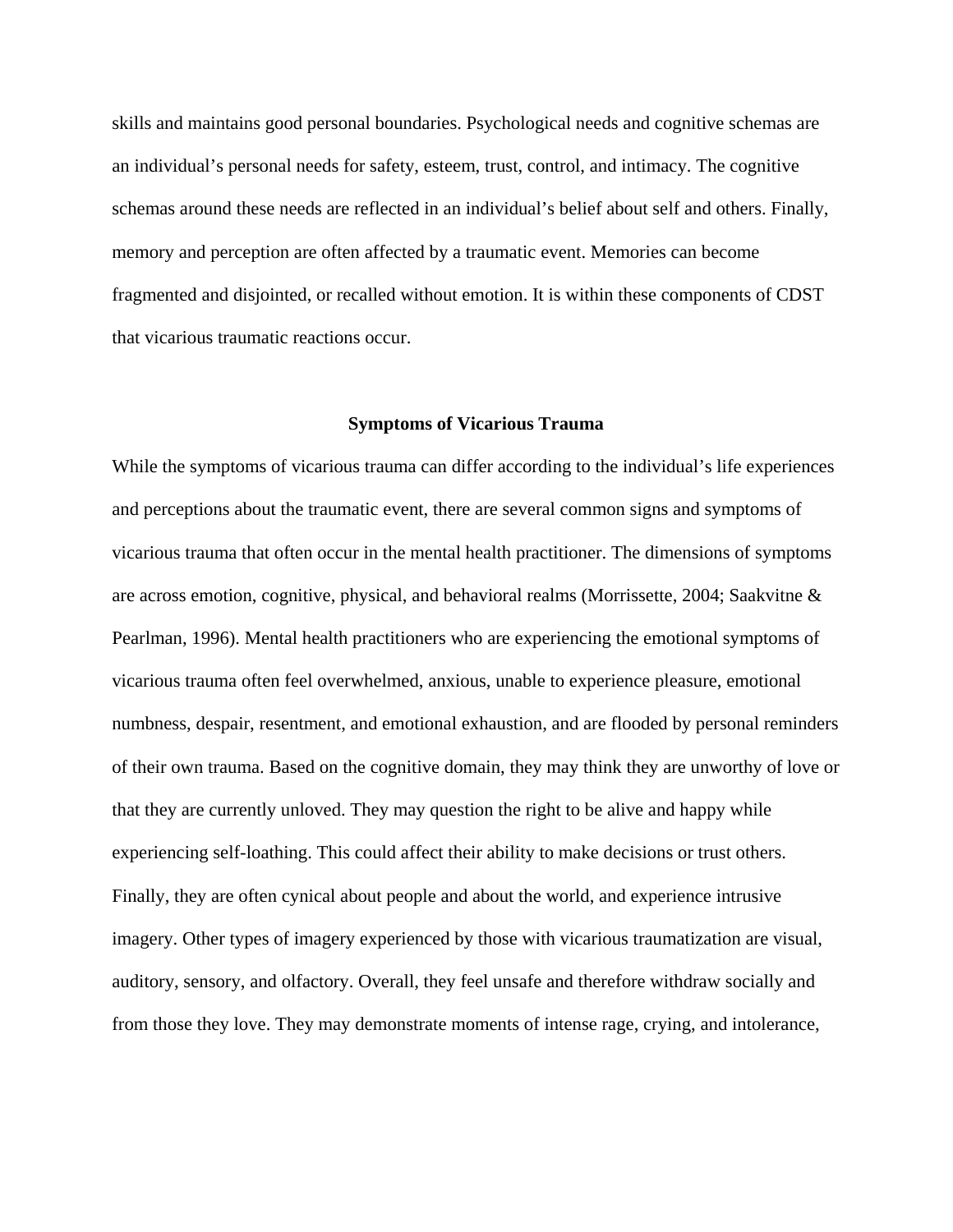and they may have nightmares. It is common that they will avoid looking at the traumatic event itself.

 Though largely theoretical and anecdotal, it is clear that through deep empathic engagement, practitioners are at risk of experiencing vicarious traumatization. CSDT guides us in understanding how traumatic material is processed in an effort to make meaning of material that challenges one's belief of the world and of others in the world. While there is no way of knowing just how prevalent vicarious trauma is, all mental health practitioners are at risk. Therefore, identification and intervention are essential steps. Because mental health practitioners rely on their own mental well-being as the instrument of their craft, the deleterious effects of vicarious trauma can severely influence the work they do with clients. Skovholt (2001) conceptualizes the process through which practitioners progress with clients to provide an understanding of why mental health professionals are vulnerable to vicarious trauma.

#### **The Cost of Caring**

Skovholt (2001) writes about the caring cycle; this is the cycle in which practitioners engage with their clients to facilitate healing. The three elements of this cycle are empathic attachment, active involvement, and felt separation. "In many ways, in counseling, therapy, teaching, and healing, we constantly must first feel for the other, be involved, then separate—being able to feel for, be involved with, and then separate from person after person in a highly effective, competent, useful way" (Skovholt, 2001, p. 13). This process is the essence of the helping process, and it requires that the practitioner be skilled in each phase of the process.

Empathic attachment, as it implies, it the connection practitioners have with their clients.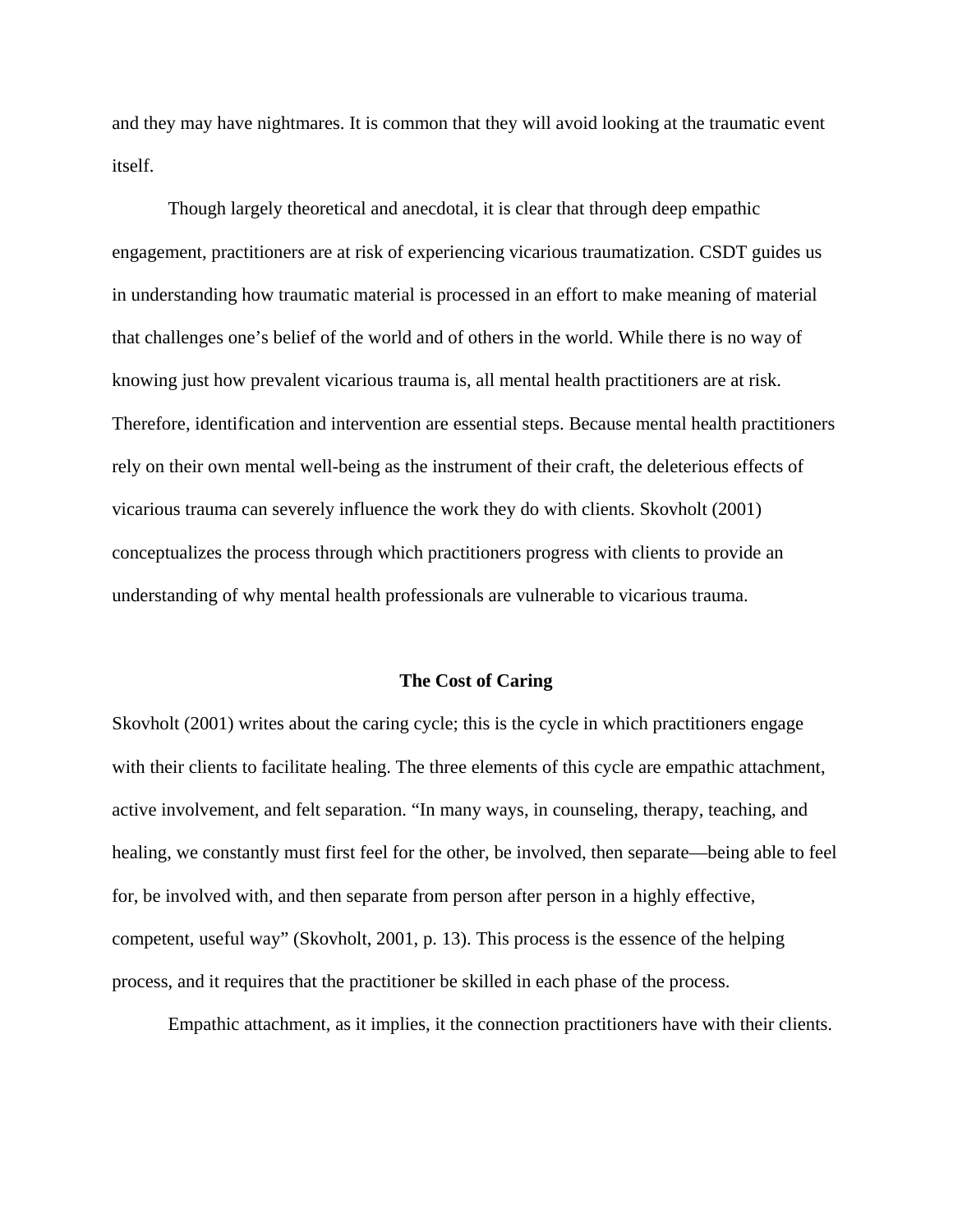Attachment between the therapist and the client often occurs during the most vulnerable time, and with the most vulnerable aspects of a client's life. It requires emotional involvement, which is often the sole responsibility of the practitioner given the emotional state of the client and the many mechanisms the client has developed to protect himself/herself. Skovholt (2001) writes that "practitioners spend hours trying to learn the attachment skills of attending, intense listening, emotional sensitivity, and nonverbal understanding" (p. 16). The skills of empathic attachment require that the practitioner attempt to fully understand the life of the client by feeling the client's feelings. Empathic attachment is the first stage of the caring cycle and is necessary for the process to be effective. This process can be particularly intense for play therapists who attach themselves to a vulnerable population for whom attachment issues are common.

 The second phase in the caring cycle involves active involvement. Skovholt (2001) likens this phase to the initial attachment phase of parenting that follows the birth of the baby. This phase can be a long one, and it draws on the practitioner's expertise to help the client do the work that will assist his/her healing. During this phase the benefits of successful attachment are seen. The length of this phase depends on many factors, including the presenting problems, the limits of managed health care and insurance, and the readiness of the client. Despite the variability in the length of this phase, it does involve some level of post-attachment involvement and caring. It is important to note that while a long active involvement phase may increase the challenges of separation, the length of this involvement does not correlate with increased *or* decreased risk of vicarious trauma. A single session during which attachment and involvement occur and traumatic material is presented can influence the therapist significantly. As mentioned previously, vicarious trauma results from ongoing exposure to traumatic material.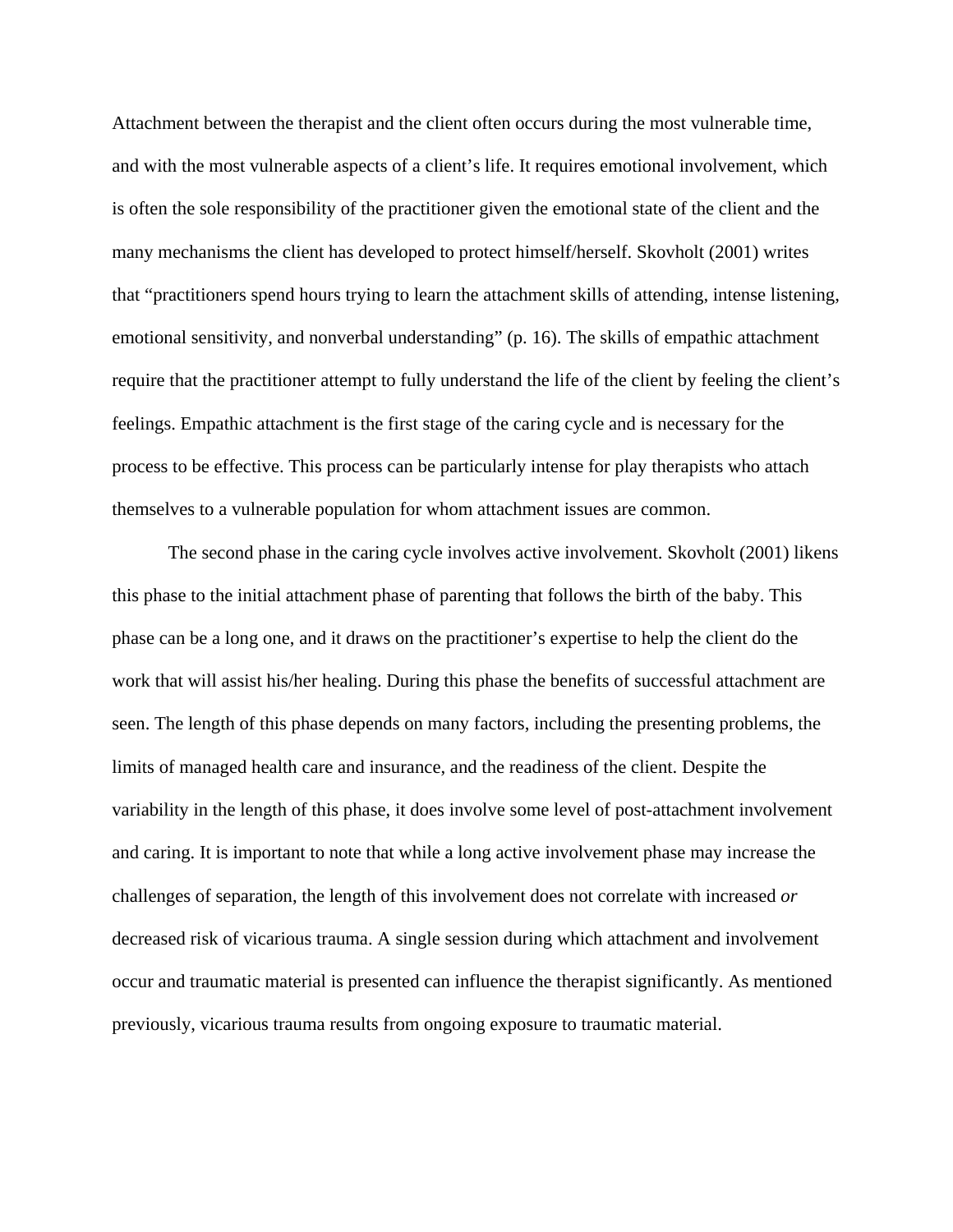The final phase of the caring cycle is the separation phase. "We know almost nothing about professional separations," according to Skovholt (2001, p. 21). However, a therapist knows the effects of a client terminating without explanation, a client terminating at the end of his/her work, and the termination of many clients when a change occurs in the therapist's life. Skovholt (2001) asserts that the ability to separate well may be a necessary element in maintaining professional vitality. This phase in the cycle is often not attended to in the manner necessary to prevent potentially deleterious effects. Successfully maneuvering this phase in the process can prevent the practitioner from attaching again. Regardless of the process a practitioner applies, it is essential that the practitioner is intentional about how he/she manages the separation phase.

 The caring cycle refers to the process of caring across helping professions and does not suggest that those who are engaged in this cycle will develop vicarious trauma. However, it does show how caring deeply, while hearing the intense material of those having experienced a traumatic event, can shape the practitioner's experience of the helping process. It also demonstrates how important it is for practitioners, if they are struggling with vicarious trauma, to assess whether they are negotiating each phase appropriately and, if not, to seek support, supervision, or consultation. The cycle is discussed here to emphasize the unique process of helping that can create vulnerability in practitioners who are exposed to the traumatic experiences of their clients.

## **Prevention and Intervention**

Prevention and intervention of vicarious trauma requires intentional and comprehensive efforts. While not every practitioner who works with traumatized clients will develop vicarious traumatization, all are potentially at risk. As mentioned at the beginning of this article, play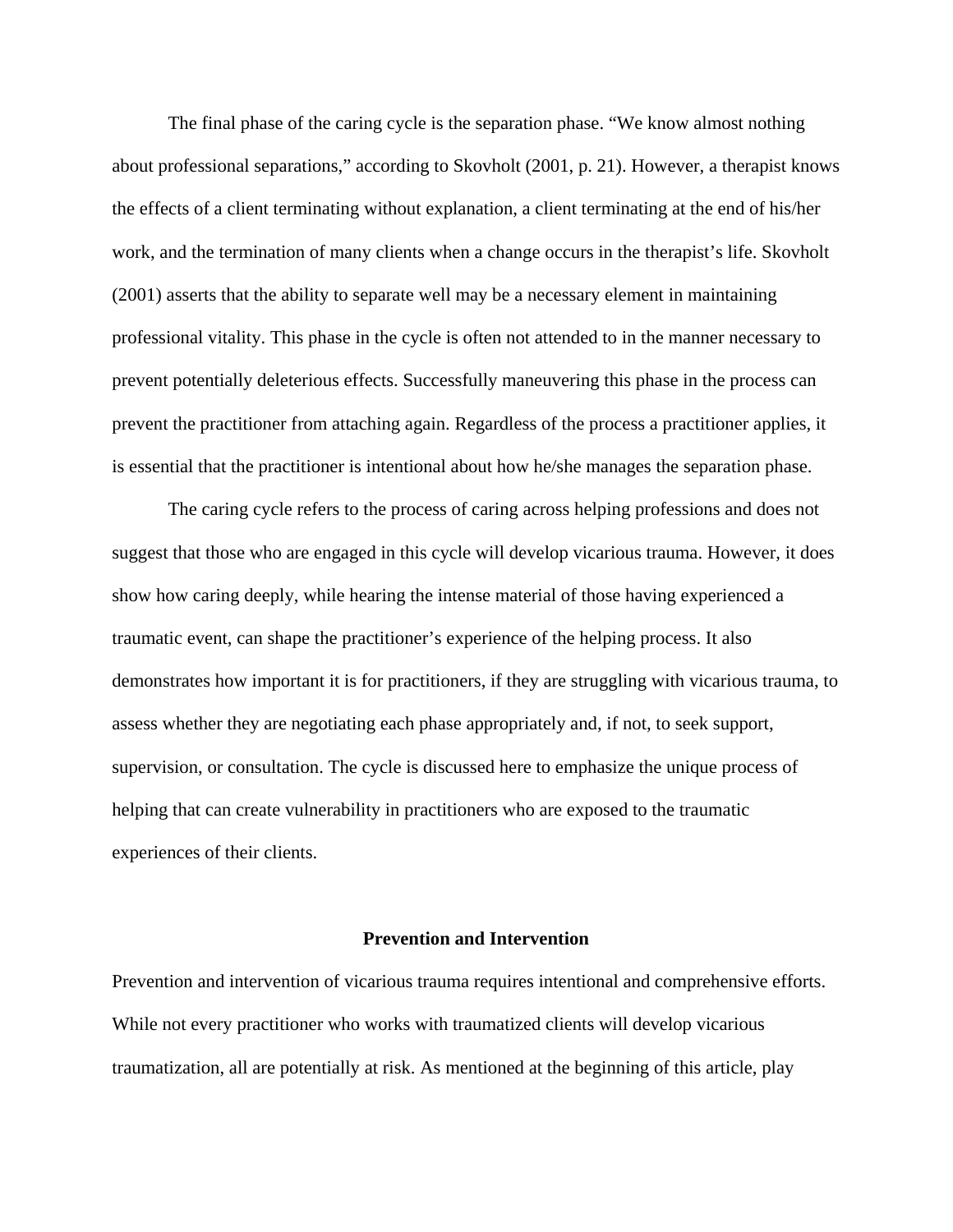therapists may be at greater risk. Through the process of play, play therapists often witness the client's trauma when the client uses toys to re-enact the experience Therefore, while prevention and intervention are no less important for practitioners of any modality, play therapists may wish to pay specific attention to prevention efforts.

 Prevention and intervention efforts should occur across four dimensions: wellness, organizational, supervision, and education. While there are many definitions of wellness in the professional literature, it is essentially one that practitioners define for themselves. Wellness is a personal process. Dimensions of wellness include the physical, psychological, interpersonal/relational, behavioral, and spiritual. Prevention and intervention should occur at the organizational level as well. Agency dynamics can greatly influence the level of support practitioners' receive. At the agency level, it is important to consider whether the culture allows practitioners to seek support and assistance when they are struggling. If the culture punishes practitioners for expressing their struggles, the practitioners are at an increased risk of impairment. Other aspects of the organizational culture are workload, the makeup of the client caseload, training support and opportunities, and resources for self-care. The final two prevention and intervention dimensions are supervision and education. Ongoing supervision is essential to prevent vicarious trauma from occurring and for intervening once it does occur. Finally, education about vicarious trauma can make identifying it easier and timelier.

## **Conclusion**

Vicarious trauma can affect any practitioner who works with traumatized clients. Based on the consequences this trauma can have on the self of the therapist and subsequently how this affects client care, it is essential to understand the signs and symptoms of vicarious trauma. While the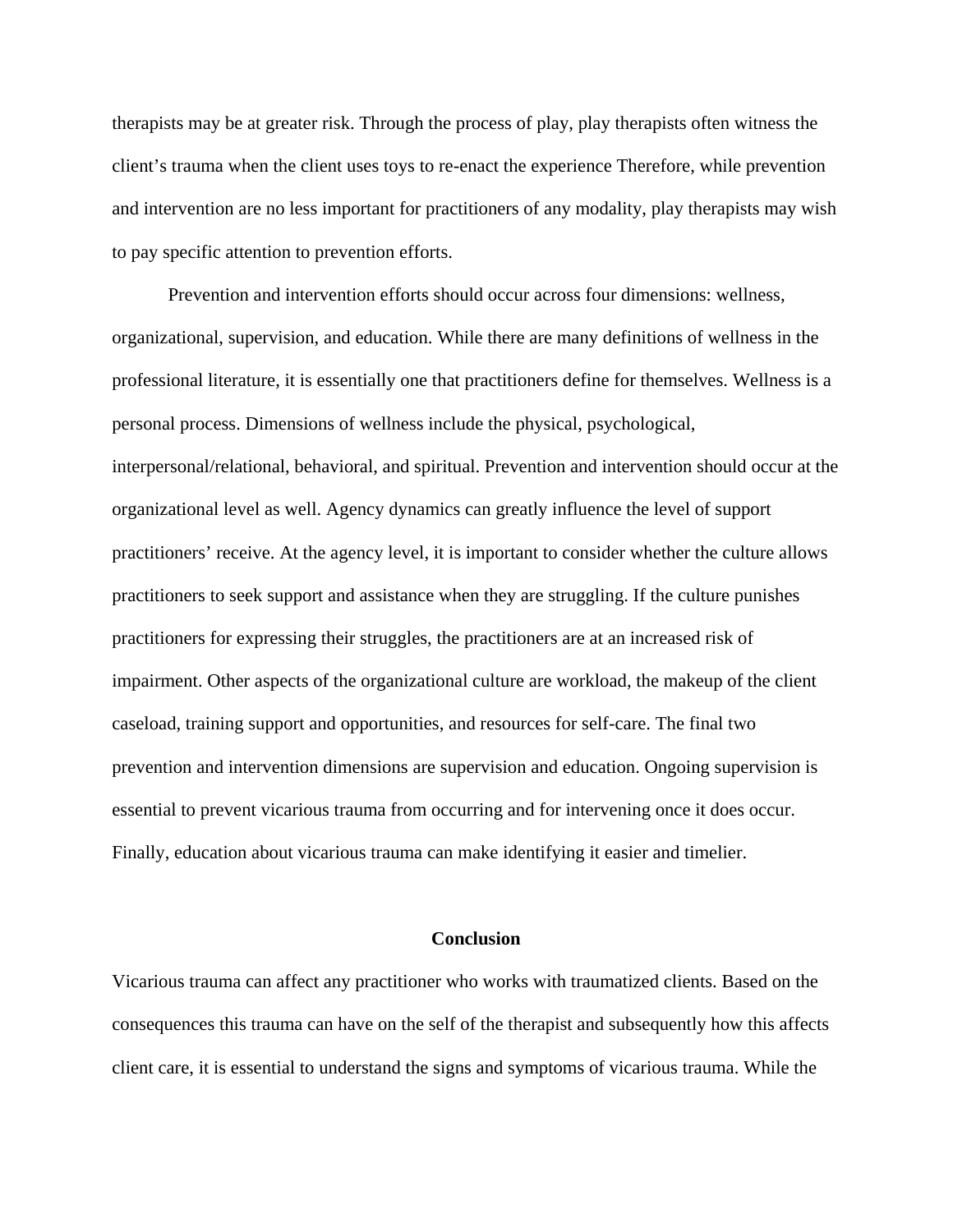scope of this article is limited given that the information about vicarious trauma is much broader than what is covered here, it does provide a brief overview of the topic. Despite the degree of passion practitioners have for the work they do, it is important that they remain vigilant about caring for their own well-being.

## **References**

- Figley, C. (Ed.). (1995). *Compassion fatigue: Coping with secondary traumatic stress disorder in those who treat the traumatized.* New York: Brunner/Mazel Publishers.
- McCann, I.L., & Pearlman, L.A. (1993). Vicarious traumatization: The emotional costs of working with survivors. *Treating Abuse Today, 3*(5), 28–31.
- Morrissette, P.J. (2004). *The pain of helping: Psychological injury of helping professionals.* New York: Taylor & Francis.
- Pearlman, L.A., & MacIan, P.S. (1995). Vicarious traumatization: An empirical study of the effects of trauma work on trauma therapists. *Professional Psychology: Research and Practice, 26*, 558–565.
- Pearlman, L.A., & Saakvitne, K.W. (1995). *Trauma and the therapist: Countertransference and vicarious traumatization in psychotherapy with incest survivors*. New York: W.W. Norton.

Saakvitne, K.W., & Pearlman, L.A. (1996). *Transforming the pain*. New York: W.W. Norton.

Skovholt, T.M. (2001). *The resilient practitioner: Burnout, prevention and self-care strategies for counselor, therapists, teachers, and health professionals.* Needham Heights, MA: Allyn & Bacon.